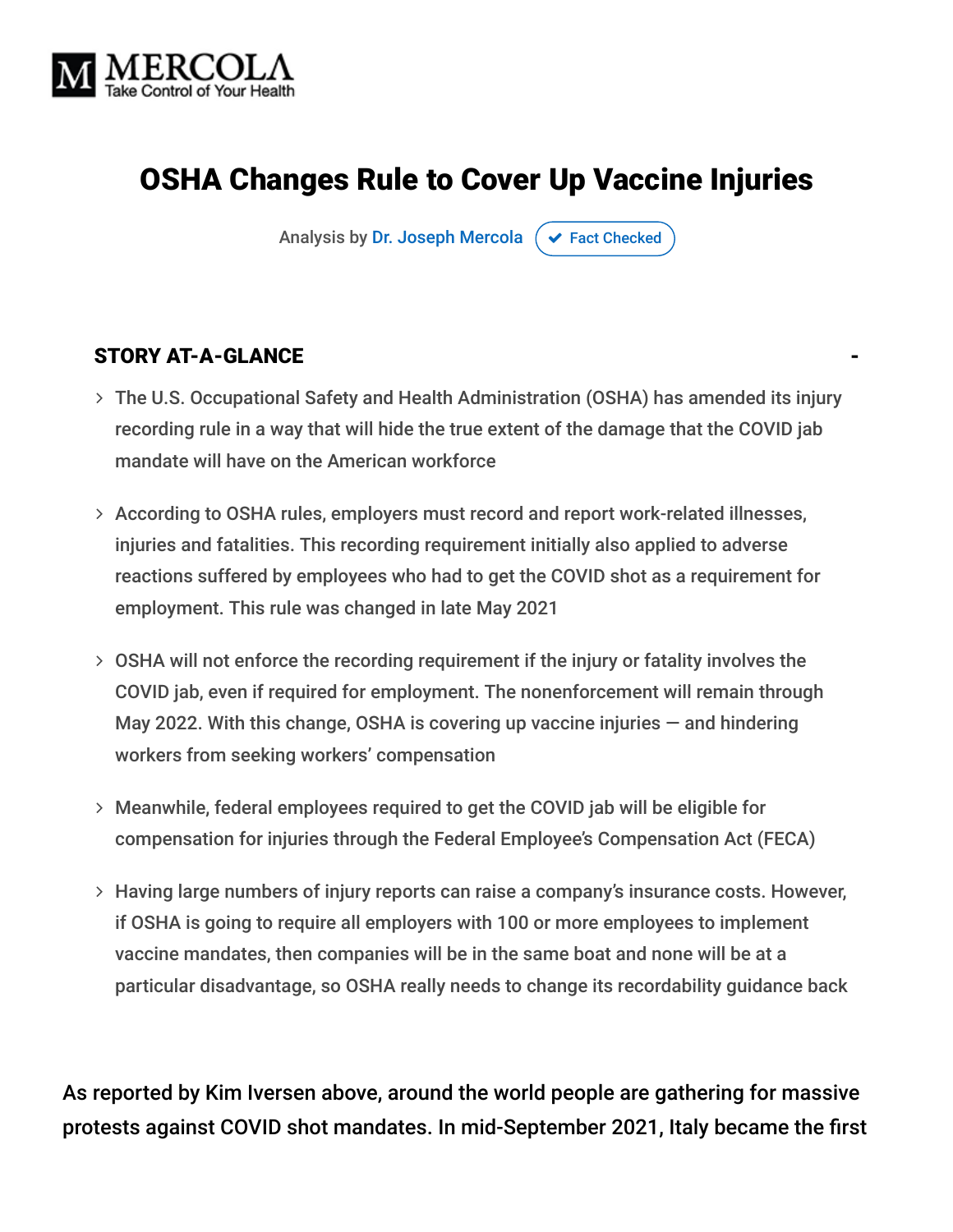European country to announce the implementation of mandatory COVID-19 health passes (so-called "Green Pass") for all workers, both public and private.

The Italian mandate took effect October 15, 2021. Residents have been protesting in the streets for months on end and there's no sign of them letting up. Demonstrations are also taking place in The Netherlands, Switzerland, Luxembourg, Greece, Romania, Slovenia, Australia and France.

Even in Israel, mass protests are now taking place as it was announced Israeli's will lose their health pass privileges unless they get a third booster shot six months after their second dose. New York City has also seen large protests in the wake of its vaccine requirement for restaurants and other public venues.

## Leaders Turn a Blind Eye

Yet, despite massive protests, the push for vaccine mandates and vaccine passports that will create a two-tier society continue unabated. With few exceptions, world leaders are simply turning a blind eye and a deaf ear to the fact that their residents want nothing to do with their new world order.

At the same time, government agencies charged with keeping us safe are doing the complete opposite. That includes the Occupational Safety and Health Administration (OSHA), which President Biden has placed in charge of enforcing his unconstitutional edict that private companies with 100 employees or more must make COVID "vaccination" a requirement for employment or face fines of as much as \$700,000 per incidence. 1

OSHA will issue the mandate for employers as an emergency temporary standard (ETS), but as of this writing, no official mandate has actually been issued.

According to an October 18, 2021, report by PJ Media, $^2$  OSHA has sent a draft to the Office of Management and Budget (OMB) for review. Since it's being issued as an ETS, there will be no public comment period.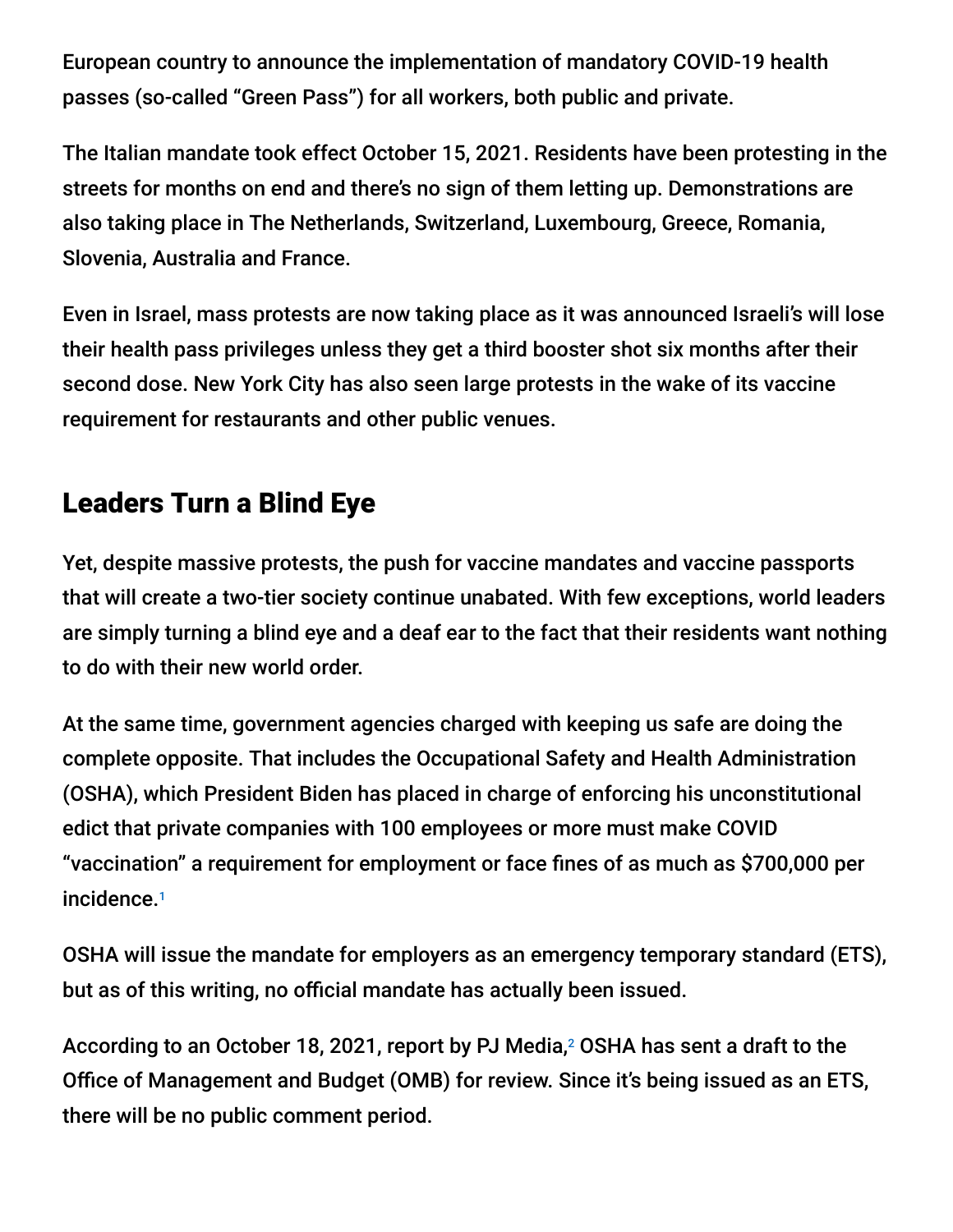Once the OMB review is finalized, the vaccination rule will be published. Only then will the mandate actually go into effect. That said, OSHA has already amended an already existing rule in a way that will hide the true extent of the damage that this mandate will have on the American workforce.

## OSHA Rule Change Covers Up Vaccine Injuries

According to OSHA rules (29 CFR 1904<sup>3</sup>), employers must record and report workrelated illnesses, injuries and fatalities, whether the employer was at fault or not. As reported May 26, 2021, by employment law firm Ogletree Deakins,<sup>4</sup> this recording requirement initially also applied to adverse reactions suffered by employees who had to get the COVID shot as a requirement for employment.

The original guidance stated that employers were required to record an employee's adverse reaction to the COVID jab if the shot was a) work-related, 2) a new case under 29 C.F.R. 1904.6 and 3) met one or more OSHA general recording criteria set out in 29 C.F.R. 1904.7. OSHA specified that an adverse reaction to the jab would be considered "work-related" if the shot was required for employment.

Then, in late May 2021, OSHA suddenly revoked this guidance, saying it will not enforce the recording requirement if the injury or fatality involves the COVID jab, even if required for employment. The nonenforcement will remain in place through May 2022, at which time the agency will reevaluate its position.

Why would they remove the requirement to record and report vaccine injuries incurred as a result of a vaccine mandate? According to OSHA, the agency is "working diligently to encourage COVID-19 vaccinations," "does not wish to have any appearance of discouraging workers from receiving COVID-19 vaccination, and also does not wish to disincentivize employers' vaccination efforts."5,6 As reported by Ogletree Deakins:7

*"There is no doubt that OSHA's guidance created a disincentive for employers to mandate that their employees get vaccinated. With a mandatory vaccination policy, the guidance ensured that employees' adverse reactions (with arguably little correlation to actual work-related injuries) could end up on a company's*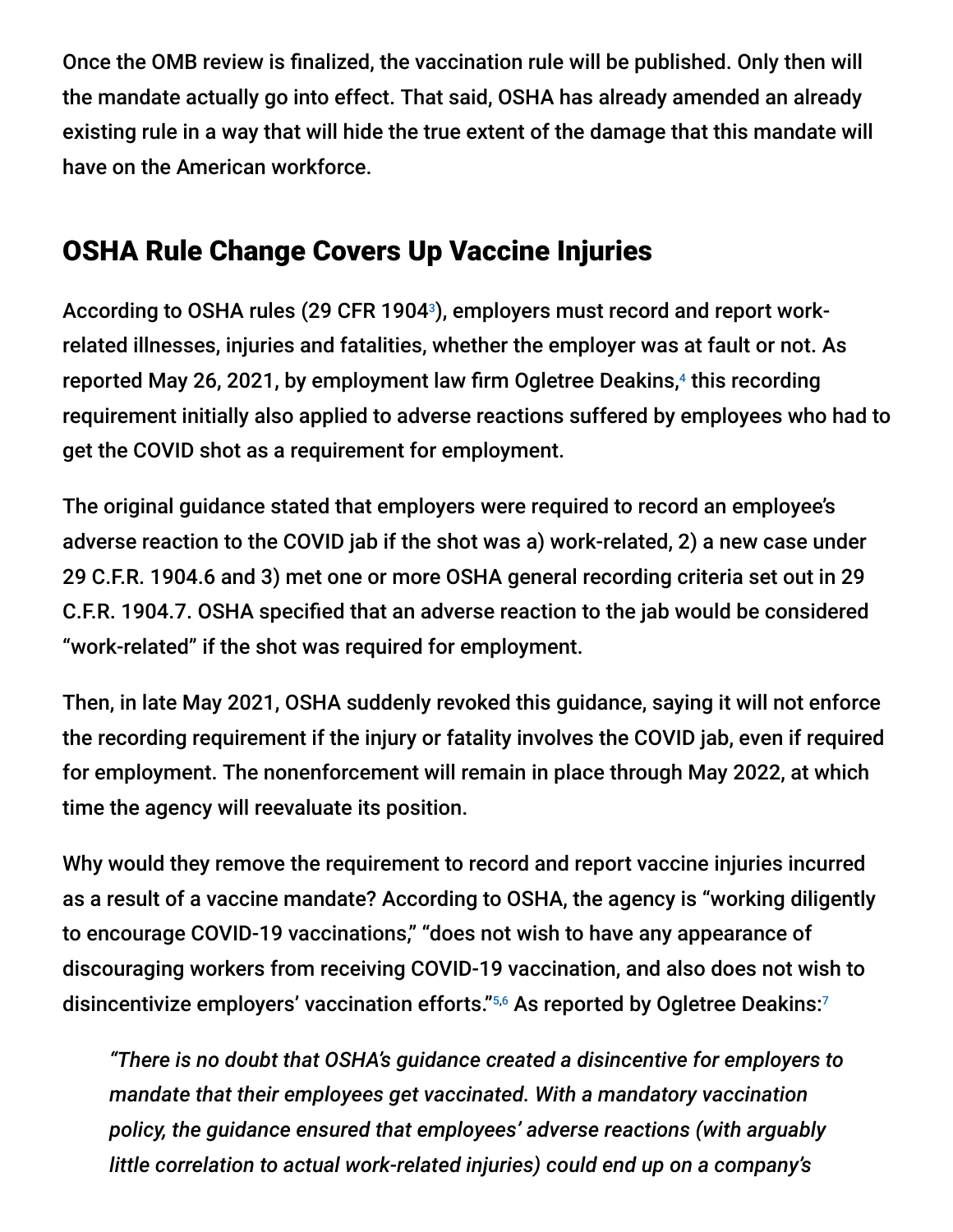*OSHA recordkeeping logs — which could, in turn, negatively affect its insurance rates and, in some industries, its ability to bid for work."*

What Ogletree fails to address is that by not enforcing this recording requirement for COVID jab injuries, OSHA is intentionally covering up the ramifications these vaccine mandates might have on employees' health. Meanwhile, employers are still required to record and report COVID-19 infections and COVID-19 deaths among their employees.

## Federal Employees Get Special Treatment

In related news, federal employees must be fully "vaccinated" by November 22, 2021, or face the unemployment line. While coercion of this nature is abhorrent under any circumstance, federal employees at least get special treatment if they're injured by the required jab. As reported by Stacey Lennox for PJ Media: 8

*"… October 1, 2021, the Federal Employee's Compensation Act (FECA) issued a bulletin regarding coverage for vaccine injuries. FECA did not traditionally 9 cover preventative measures and any resulting illness or injury. As of September 9, 2021, when President Biden announced the federal mandate, adverse reactions to COVID-19 vaccination are covered."*

As indicated in FECA Bulletin No. 22-01, dated October 1, 2021: 10

*"… this executive order now makes COVID-19 vaccination a requirement of most Federal employment. As such, employees impacted by this mandate who receive required COVID-19 vaccinations on or after the date of the executive order may be afforded coverage under the FECA for any adverse reactions to the vaccine itself, and for any injuries sustained while obtaining the vaccination."*

"This bulletin is an interesting turn of events given previous OSHA guidance to private employers," Lennox writes.<sup>11</sup> Indeed, while OSHA is selectively choosing to hide the vaccine injuries of private employees, federal employees will have access to financial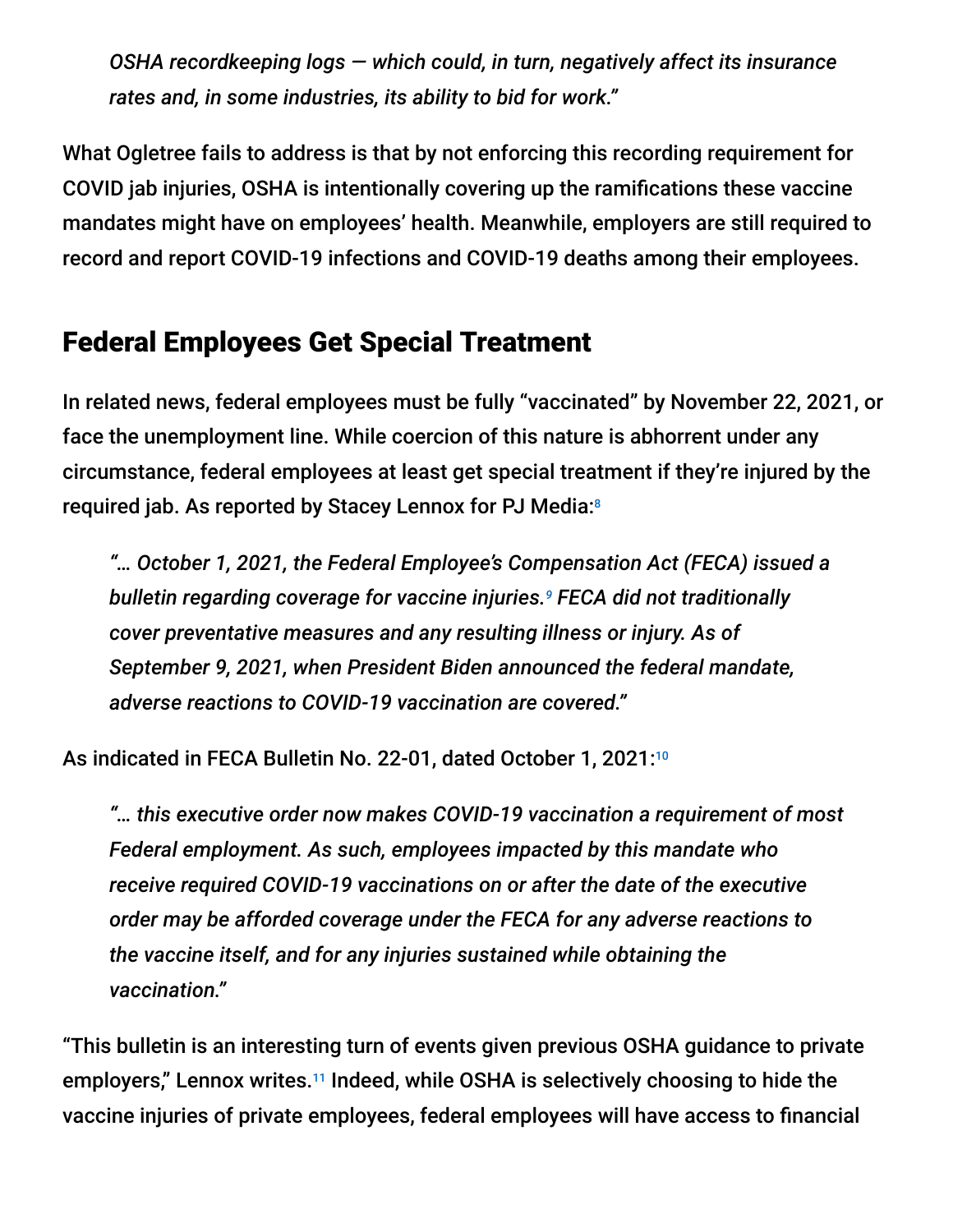compensation for their vaccine injuries, over and above the Countermeasures Injury Compensation Act (CICP). 12

## Who Will Pay for Private Employees Injured by the Jabs?

On the whole, it's clear that private employees will be at a distinct disadvantage in terms of compensation. If their employer requires them to get the jab to keep their job, and they get injured by it, the only recourse they have is to file a CICP claim, which is nearimpossible to get. By not requiring companies to record vaccine injuries, it effectively shuts down the path for an employee to seek worker's compensation if they're injured by a mandated COVID jab.

*"While OSHA recordability does not govern worker's compensation, after managing both for several employers, I have never seen a compensable injury that is not OSHA recordable,"* Lennox writes. 13

As for CICP, in its 15-year history, it has paid out fewer than 1 in 10 claims.<sup>14,15,16</sup> It also offers rather limited help, as you first have to exhaust your personal insurance before it kicks in to pay the difference.

Even if they can get it, CICP awards are likely to be a drop in the bucket for most people. The average award is \$200,000, and compensation for fatalities are capped at \$370,376.17 Meanwhile, you can easily rack up a \$1 million hospital bill if you suffer a serious thrombotic event. 18

**<sup>66</sup>** Private sector employees deserve the same<br>
protection as federal employees in the face of **protection as federal employees in the face of mandatory vaccines. The mandates will put a severe risk between them and their ability to earn a living for some people ... If employers don't want the liability, they should fight the mandate. ~ Stacey Lennox, PJ Media"**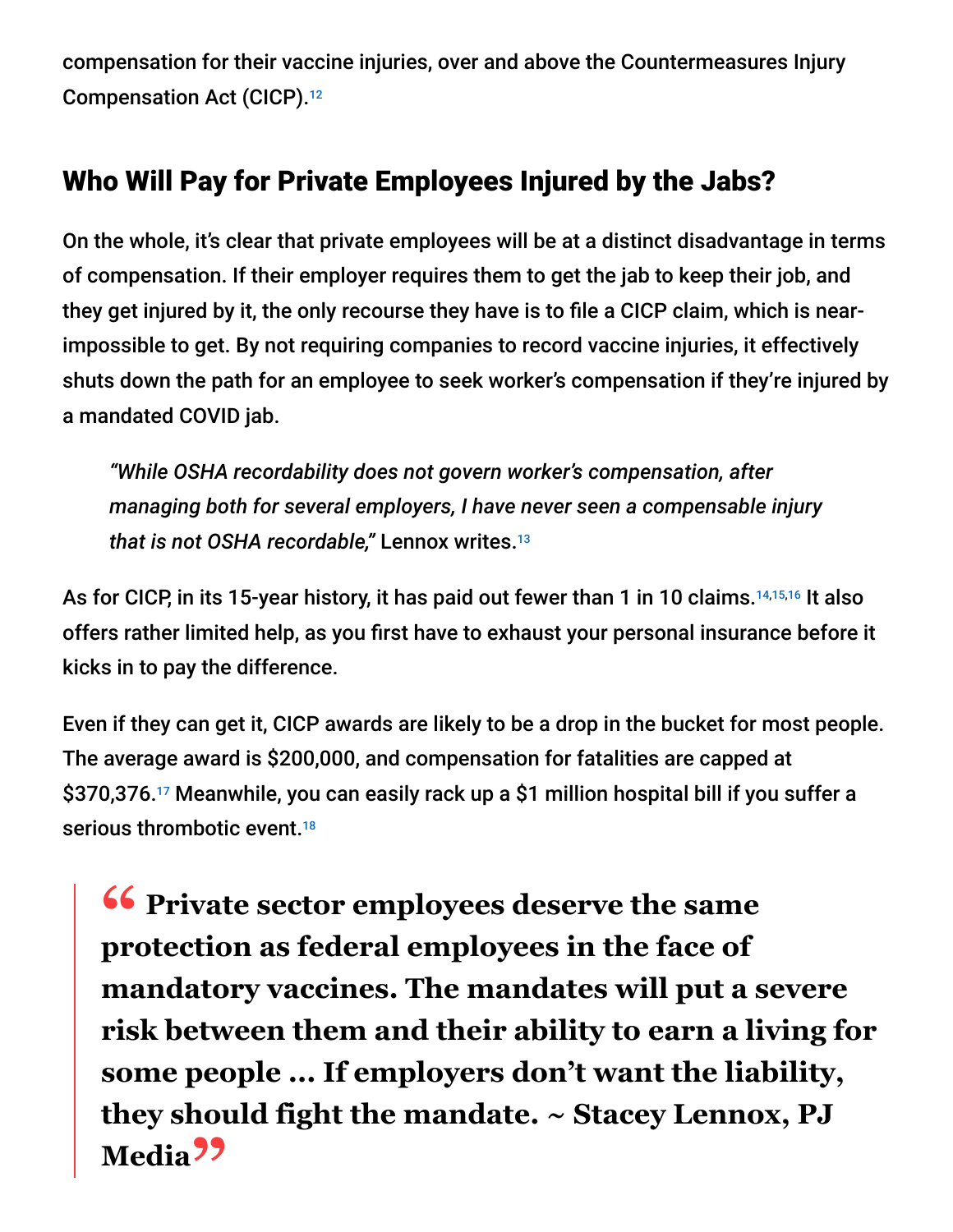Perhaps most egregious of all, it's your responsibility to prove your injury was the "direct result of the countermeasure's administration based on compelling, reliable, valid, medical and scientific evidence beyond mere temporal association."

In other words, you basically have to prove what the vaccine developer itself has yet to ascertain, seeing how you are part of their still-ongoing study. You must also pay for your own legal help and any professional witnesses you may need to support your claim.

## Union Workers Now Have Another Bargaining Chip

The fact that federal workers who are injured by the mandated COVID jabs will be covered by FICA now gives unionized employees a new bargaining chip though. As noted by Lennox:<sup>19</sup>

*"Without the OSHA ETS, unions would have bargained about having a vaccine mandate as a term or condition of employment at all. Now, unions should still have an opportunity for effects bargaining to ensure their members are covered if they sustain a vaccine injury."*

## Recordability Guidance Must Be Changed Back

As mentioned earlier, the OSHA requirement to record vaccine injuries was scrapped because it disincentivized employers to mandate the shot. Having large numbers of injury reports can raise a company's insurance costs. However, if OSHA is now going to require all employers with 100 or more employees to implement vaccine mandates, then most companies will be in the same boat.

Since no employer will be at a particular disadvantage, OSHA really needs to change its recordability guidance back, Lennox says, adding: 20

*"Private sector employees deserve the same protection as federal employees in the face of mandatory vaccines. The mandates will put a severe risk between them and their ability to earn a living for some people.*